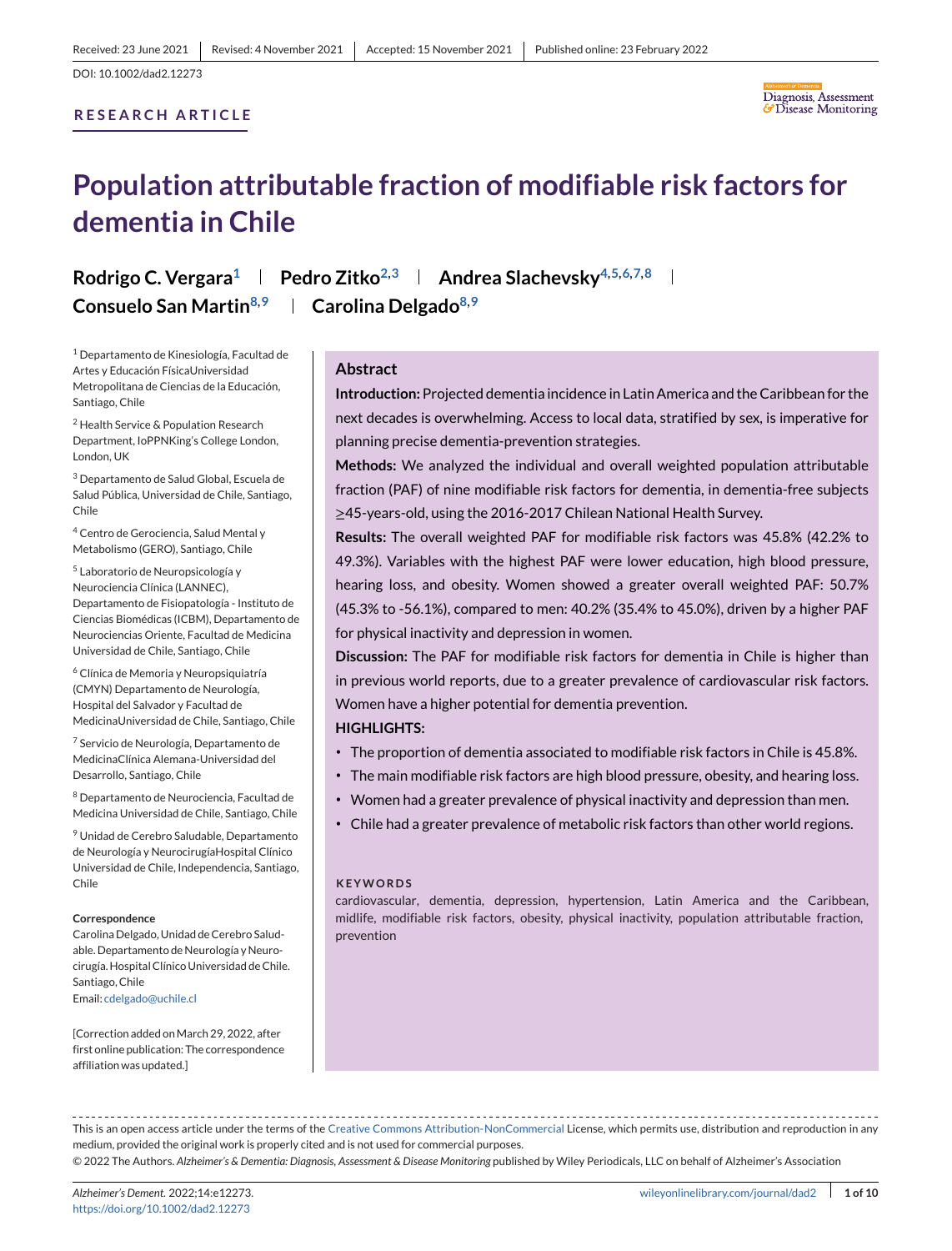# **1 INTRODUCTION**

Latin America and the Caribbean (LAC) is one of the world's regions with the highest dementia prevalence in individuals  $\geq$  60 years of age.<sup>[1](#page-7-0)</sup> Even more alarmingly, the number of people living with dementia is projected to increase 4-fold from [2](#page-7-0)015 to 2050, $2$  due to the accel-erated aging of the population.<sup>[1](#page-7-0)</sup> Preventive strategies targeting modifiable risk factors for dementia might moderate this increment.<sup>3-5</sup> For instance, in some high-income countries (HICs) of North America and Europe, age-adjusted dementia incidence had been declining over the last decades.<sup> $6-8$ </sup> This reduction could be attributed to overall higher educational levels and better control of cardiovascu-lar morbidity.<sup>[6,7](#page-7-0)</sup> Unfortunately, less than 5% of the research associ-ated with dementia prevention has been carried out in LAC.<sup>[9,10](#page-7-0)</sup> LAC is a very diverse region, both ethnically and culturally, $11$  and according to the World Bank income classification, $11,12$  it comprises low and middle-income countries (LMICs), upper middle-income countries, and HICs.

Previous reports on dementia prevention opportunities have focused on population attributable fractions (PAFs), which estimate the proportion of disease cases that would not occur in a population if an individual risk factor were eliminated.<sup>[10](#page-7-0)</sup> In 2019, Mukadan et al. determined the PAF of nine potentially modifiable risk factors for dementia (lower education, hearing loss, hypertension, obesity, smoking, depression, physical inactivity, social isolation, and diabetes) in a representative population of  $LMICs^{10}$ : China, India, and six LAC countries, with cross-sectional data from participants ≥65 years of age who were evaluated between 2004 and 2006. $13$  This study reported that the overall weighted PAF in LAC was 55.8% (54.9 to 56.7), compared to 39.5% (95% confidence interval [CI] 37.5 to 41.6) in China and 41.2% (39.1 to 43.4) in India.<sup>[10](#page-7-0)</sup> The overall weighted PAF in LAC was also higher than previous world estimations of 35% (34.1 to 35.9) using the same variables.<sup>[14](#page-7-0)</sup> A lower estimation had been reported recently in Brazil of 32.3% (15.8 to 46.3); however, that report included only seven modifiable risk factors; hearing loss, one of the most important risk factors for dementia, was not included.[15](#page-7-0)

Updating the analysis of the PAF for nine modifiable risk factors for dementia (lower education, hearing loss, high blood pressure, obesity, smoking, depression, physical inactivity, alcohol excess, and diabetes) $14$ in an LAC country is highly relevant, given that previous study in this region was performed using data obtained more than 15 years ago. $10,13$  It is important to note that the most relevant epidemiological changes regarding dementia incidence have occurred during the last 20 years.<sup>[7,16](#page-7-0)</sup> Moreover, no previous study carried out in LAC has analyzed the PAF of modifiable risk factors for dementia during midlife and laterlife stages $10,17$ ; this is especially important given that some risk factors related with dementia occur mainly in midlife. $6,14$  In addition, there are no other reports of the PAF for multiple dementia risk factors stratified by sex, despite the relevance of sex regarding precise strategies for dementia prevention.<sup>[18](#page-8-0)</sup>

Our aim is to estimate the individual and overall weighted PAFs of nine modifiable risk factors for dementia in Chile, and to compare them between sexes and between midlife and later-life stages.

#### **RESEARCH IN CONTEXT**

- 1. Systematic review: We reviewed the literature (PubMed) for research studies investigating the "Population attributable fraction (PAF) of risk factors for dementia." We found nine studies, most of them carried out in Europe, the United States, and Asia, analyzing only seven risk factors, without including hearing loss. When comparing between world regions, Latin America and the Caribbean (LAC) had the highest overall PAF of nine risk factors for dementia, but it used data from 2006.
- 2. Interpretation: We updated the LAC data by using the 2017 Chilean National Health Survey. The weighted PAF of nine modifiable risk factors for dementia was 45.8 (42.2 to 49.3); women presented a higher PAF than men, with depression and physical inactivity being the main drivers of the difference.
- 3. Future directions: For more precise prevention strategies, future analysis should include local updated data about the relative risk of dementia risk factors, and must be stratified by sex.

# **2 METHODS**

## **2.1 Study design**

We analyzed the data from the third Chilean National Health Survey (Ch-NHS) carried out between October 2016 and March 2017, which collected health information from a representative sample of Chileans over 15 years of age. This survey was commanded by the Chilean Ministry of Health and carried out by the Pontificia Universidad Católica de Chile. The sample design was probabilistic, geographically stratified, and multi-staged. It included 6233 participants (household response rate 66%, rejection rate 9.8%) who were interviewed during a first visit using structured questionnaires. In a second visit, anthropometric and laboratory measurements were obtained by trained personnel. All participants provided written informed consent.[19](#page-8-0)

# 2.1.1 Subject selection

Our analysis included subjects ≥45 years of age, as this group presents the highest risk of developing dementia within the next 20 years. We excluded from the total sample those participants with suspected cognitive impairment by using the shortened Chilean version of the Mini-Mental State Examination (SCh-MMSE) (cutoff score <13/19).<sup>[20](#page-8-0)</sup>

# $2.1.2$   $\parallel$  Health problems associated with dementia

We selected the nine risk factors listed below, which have been associated with dementia in recent meta-analysis. $10,14$  For a prevalence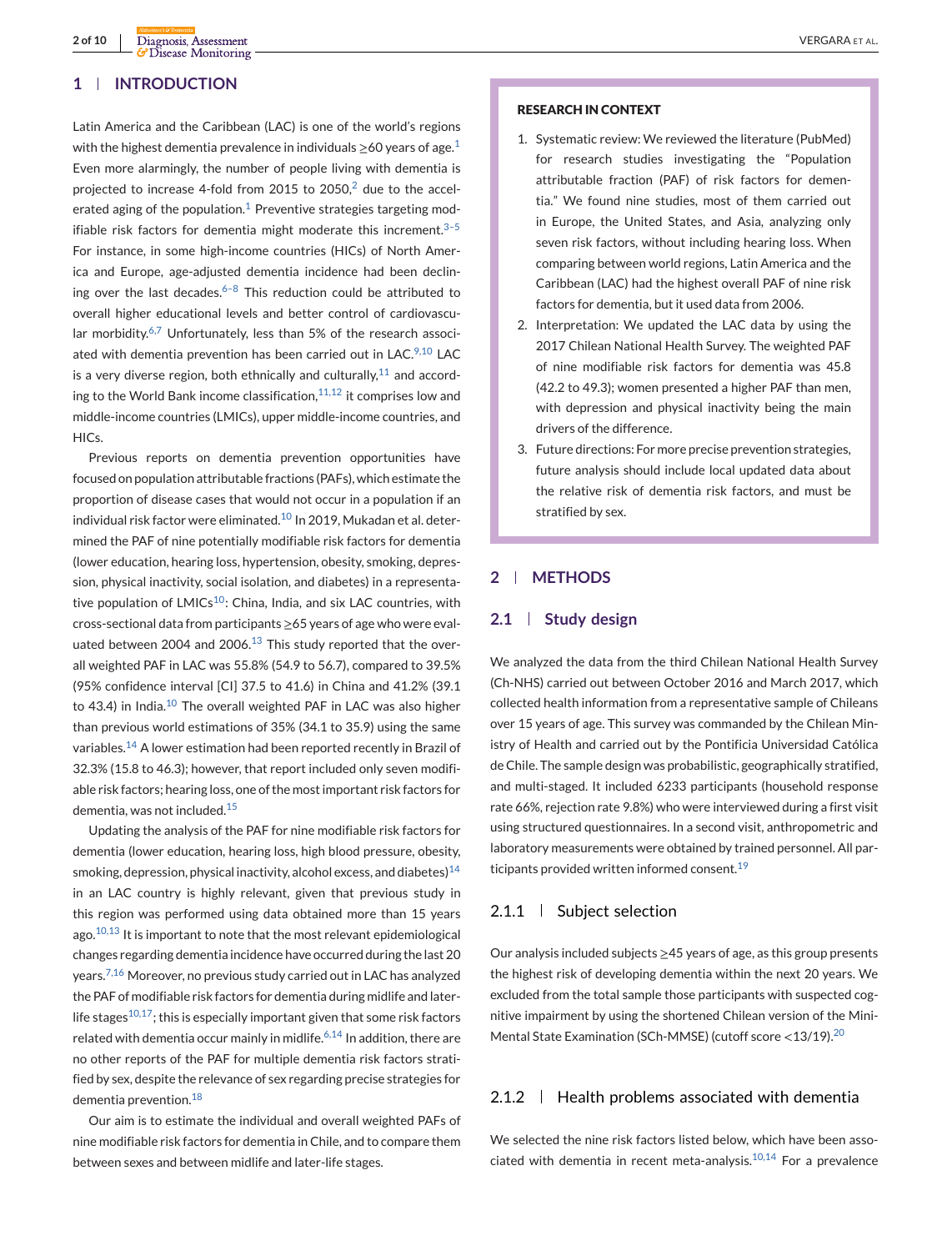**TABLE 1** Definitions of the nine dementia risk factors used for the analysis

**Lower education**: When not receiving more than primary education in early life (<7 years of scholarship)

**Hearing loss**: Self-reported by the negative response to any of these questions: Do you think you hear normally by both ears? Are you able to follow a TV program at a volume acceptable to others? Are you able to follow a conversation of three or more people?<sup>[19](#page-8-0)</sup>

**High Blood Pressure**: If systolic blood pressure (SBP) >140 mm Hg (the average of three measurements with the participant in a sitting position after 20 min rest), independently if subjects had the diagnosis of hypertension or where in treatment for it.

**Obesity**: Body mass index (BMI) ≥ 30 was calculated by dividing weight (kilograms) by height (meters squared)

**Smoking**: Self-reported by the affirmative response to: Do you currently smoke cigarettes?

**Depression**: Suspected major depression in the last 12 months according to the fourth edition of the Diagnostic and Statistical Manual of Mental Disorders (DSM-IV), was assessed with the Composite International Diagnostic Interview Short Form for depression (CIDI-SF) by a trained interviewer.

**Physical inactivity**: Defined when scored as low physical activity according to the Global Physical Activity Questionnaire version 2 (GPAQ), $^{21}$  $^{21}$  $^{21}$  previously validated in Latin America and the Caribbean (LAC).

**Diabetes**: Self-report and/or medical treatment for diabetes, or fasting blood glucose ≥126 mg/dL (≥7.0 mmol/L).

**Alcohol excess:** (>21 units/week) was measured using two questions of the validated Chilean version<sup>[22](#page-8-0)</sup> of the Audit questionnaire: When you drink alcohol, how many drinks (units) do you usually have on average per day? How often do you drink any alcoholic beverage? The results were shifted-up 20.3% to match results from the apparent per-capita alcohol consumption.

estimate, whenever possible, we used the same dichotomic definition of the studies where the relative risk for the association with dementia was obtained.<sup>[4,5,10,14](#page-7-0)</sup>

# **2.2 Data analyses**

All analyses were performed using the statistical software R project (packages survey, psych), considering the weights of the sample design and the maximum complete cases available. No imputation procedure was used for missing data. The prevalence of the dementia risk factors was estimated using criteria described in Table 1. We used the relative risk (RR) attributed to each risk factor reported in previous cohort studies that compared the risk of developing dementia between people with and without the presence of the corresponding risk factor.<sup>[4,5,10,14](#page-7-0)</sup> Further on, by using the prevalence and the RR of each risk factor, we estimated each individual PAF.<sup>[10,14](#page-7-0)</sup>

Eq. 1. *Population Attributable Fraction (PAF)*

$$
PAF = P(RR - 1) / (1 + P[RR - 1])
$$
 (1)

 $P =$  Prevalence, RR = relative risk of each risk factor.

To include uncertainty around the PAF's estimation, we used Monte Carlo simulations ( $n = 10,000$ ) according to distributional assumptions (beta distributions for prevalence and normal distributions for the logarithm of relative risks). The mean and the 2.5% and 97.5% quantiles obtained from PAF distributions were reported.

Because the PAFs from different risk factors share similar causal mechanisms, each individual PAF was weighted using the *communalities*, which are the proportion of common variance between them, extracted from a principal component analysis based on a tetrachoric correlation matrix. To decide how many components would be used to obtain communalities, we used a parallel analysis method.<sup>[23](#page-8-0)</sup>The retained components were then used to calculate the communalities.

Eq. 2 *Contribution of each risk factor to the overall PAF*.

$$
Weight = 1 - community \tag{2}
$$

Then weights were applied to produce the weighted PAFs. The weighted PAFs allow the estimation of a global PAF combining all nine risk factors as shown in Equation 3.

Overall PAF = 
$$
1 - [(1 - weight1 * PAF1)
$$
  
(1 - weight2 \* PAF2)...(1 - weight9 \* PAF9)] (3)

Finally, individual weighted PAFs were re-calculated to add the overall PAF.

Weighted PAF = 
$$
\frac{\text{(individual weighted PAF)}}{\sum \text{individual weighted PAF}} \times \text{(overall PAF)}
$$
 (4)

We stratified the analyses by sex and two age groups: 45- 64-yearsold or "midlife," and older than 65 years or "later-life." A secondary analysis was carried out in the later-life group excluding obesity and high blood pressure. $6$  The overall PAF for the total Chilean population ≥45-years-old was obtained as averages of each overall PAF stratified by age and sex (reported in Table [4\)](#page-4-0) weighted by the population distributions informed by the Chilean National Statistics Institute for  $2017<sup>24</sup>$  $2017<sup>24</sup>$  $2017<sup>24</sup>$  reported in Table [2.](#page-3-0) The same procedure was done to obtain the overall PAF in ≥45-years-old stratified by sex (weighted by population proportion of each age group).

## **3 RESULTS**

Of the 3579 participants who were ≥45-years-old, 247 had suspected cognitive impairment and were further excluded from the analysis. The description of the sample stratified by sex and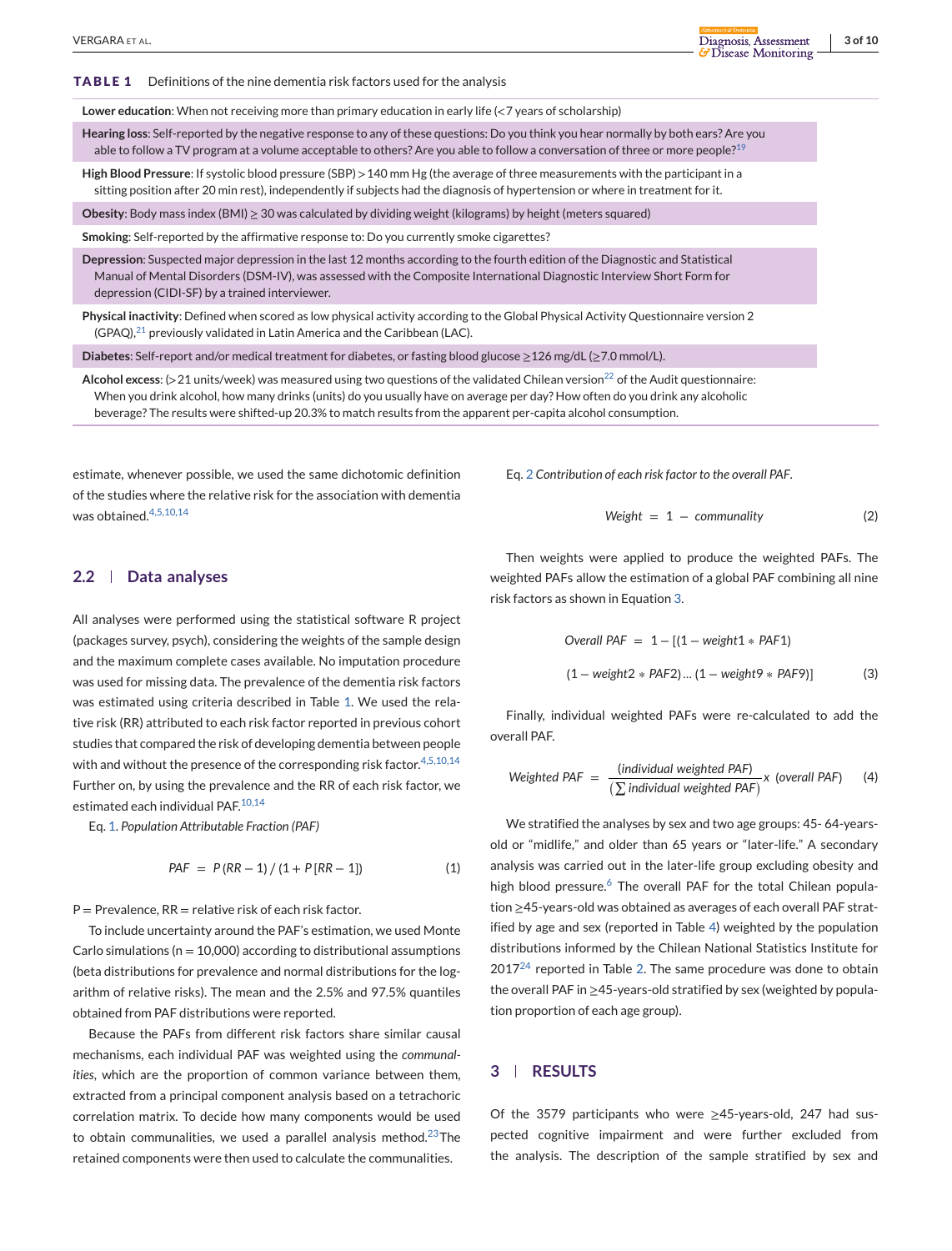<span id="page-3-0"></span>**TABLE 2** Demographic characteristics of the selected sample from the 2017 Ch-NHS and of the 2017 Chilean population

| <b>Variables</b>  |                    |           | Number <sup>®</sup> | Survey proportion | <b>Chilean Population</b><br>proportion 2017** |
|-------------------|--------------------|-----------|---------------------|-------------------|------------------------------------------------|
| Sex               | Women              | $45 - 64$ | 1301                | 13%               | 12%                                            |
|                   |                    | $\geq 65$ | 869                 | 6%                | 6%                                             |
|                   | Men                | $45 - 64$ | 736                 | 12%               | 12%                                            |
|                   |                    | $\geq 65$ | 473                 | 4%                | 5%                                             |
| <b>Age Groups</b> | Midlife (45-64)    | 2037      | 25%                 | 24%               |                                                |
|                   | Later life $(≥65)$ | 1342      | 10%                 | 11%               |                                                |
| <b>Total</b>      | >45                | 3379      | 35%                 | 35%               |                                                |

\*Without cognitive impaired subjects.

\*\* According to Chilean census 2017<sup>[24.](#page-8-0)</sup>

|                                                 |                       | Midlife (45-64 years old) |                       | Later life ( $\geq 65$ -years-old). |                          |                        |                       |                                 |                                  |
|-------------------------------------------------|-----------------------|---------------------------|-----------------------|-------------------------------------|--------------------------|------------------------|-----------------------|---------------------------------|----------------------------------|
| <b>Risk Factor</b>                              | <b>RR</b><br>(95% CI) | <b>Prevalence %</b>       | Com-<br>mun-<br>ality | PAF <sub>%</sub>                    | <b>Weighted PAF</b><br>% | <b>Prevalence %</b>    | Com-<br>mun-<br>ality | PAF <sub>%</sub>                | <b>Weighted PAF %</b>            |
| <b>Low Education 1.6 <math>(1.3-2.0)</math></b> |                       | 16.4 (13.6-19.3) 0.69     |                       | $9.1(4.5-14.4)$                     | $3.3(1.6-5.3)$           | 50.0 (43.9-56.2) 0.308 |                       |                                 | 23.0 (12.5-33.4) 11.6 (6.8-16.7) |
| High blood<br>pressure                          | $1.6(1.2-2.2)$        | 23.5 (19.7-27.3) 0.83     |                       | $12.5(4.2 - 22.0)$                  | $4.6(1.3-7.9)$           | 55.0 (47.6-62.4) 0.4   |                       | 24.5 (9.0-39.2)                 | $10.5(4.5-16.3)$                 |
| Obesity                                         | $1.6(1.3-1.9)$        | 42.9 (37.7-48.0) 0.26     |                       | 20.4 (12.1-29)                      | $9.5(5.8-13.7)$          | 37.6 (31.8-43.5) 0.37  |                       | 18.4 (10.7-26.5) 8.5 (4.9-12.4) |                                  |
| <b>Hearing Loss</b>                             | $1.9(1.4-2.7)$        | 23.4 (19.6-27.2) 0.63     |                       | $17.5(7.9-27.9)$ 4.9 (2.2-7.9)      |                          | 43.3 (37.0-49.5) 0.56  |                       | 27.8 (13.5-41.8) 9 (4.6-13.6)   |                                  |
| <b>Smoking</b>                                  | $1.6(1.2-2.2)$        | 30.5 (26.3-34.7) 0.42     |                       | 15.5 (5.4-26.6) 6.7 (2.4-10.8)      |                          | 12.8 (9.2-16.5) 0.42   |                       | $7.3(2.2-13.5)$                 | $3.1(0.7 - 5.7)$                 |
| Depression                                      | $1.9(1.6-2.3)$        | 19.8 (15.7-23.9) 0.65     |                       | $15.1(9.9-20.9)$ 1.1 (0.7-1.6)      |                          | $9.8(7.4-12.3)$        | 0.39                  | $8.2(5.1 - 11.9)$               | $3.7(2.1-5.5)$                   |
| Physical<br>inactivity                          | $1.4(1.2-1.7)$        | 33.6 (29.3-37.8) 0.59     |                       | $11.9(5.6-18.4)$ $3.3(1.6-5.3)$     |                          | 46.7 (41.2-52.1) 0.28  |                       | 15.6 (7.2-23.7)                 | $8.2(4-12.6)$                    |
| <b>Diabetes</b>                                 | $1.5(1.3-1.8)$        | 20.1 (16.5-23.8) 0.63     |                       | $9.2(5.0-13.6)$                     | $4.9(2.6 - 7.5)$         | 32.5 (27.6-37.4) 0.87  |                       | 14.0 (8.0-20.3)                 | $1.3(0.7-2.1)$                   |
| Alcohol excess 1.2 (1.1-1.3)                    |                       | $5.4(3.1 - 7.7)$          | 0.3                   | $1.1(0.5-1.9)$                      | $0.6(0.2-1)$             | $1.4(0.3-2.5)$         | 0.41                  | $0.3(0.1-0.6)$                  | $0.1(0-0.3)$                     |
| <b>Overall PAF</b>                              |                       |                           |                       |                                     | 38.8 (32.2-45.4)         |                        |                       |                                 | 56 (48.1-64)                     |

RR , relative risk; PAF, population attributable fraction. Data are means (2.5%-97.5% uncertainty intervals).

age groups is detailed in Table 2. Missing data details are in Table [A1.](#page-9-0)

#### **3.1 Dementia risk factors characteristics**

Risk factor prevalence, relative risk, individual unweighted and weighted PAFs, and communalities are shown stratified by age in Table 3, and by sex and age in Table [4.](#page-4-0)

After adjusting each individual PAF for communalities, the individual weighted PAF was significantly reduced (Tables 3 and [4\)](#page-4-0).

## 3.1.1 Comparison between age groups

The prevalence of the majority of the risk factors was greater in the later-life group (lower education, high blood pressure, physical inactivity, and diabetes). Meanwhile, smoking and depression were more prevalent in the midlife group; prevalence of obesity and alcohol excess

presented no significant differences (Table 3, Figure [1\)](#page-5-0). The communalities between risk factors were greater in the midlife group than in the later-life group, with six of nine risk factors presenting communalities > 0.5, versus two of nine in the later-life group. The overall PAF was higher in the later-life than in the midlife group: 56.0% (48.1 to 64.0) versus 38.8% (32.2 to 45.4), respectively (Table 3). The sensitivity analysis, excluding high blood pressure and obesity, from the overall PAF for subjects ≥65-years-old resulted in a significant drop in the total PAF to 32.8% (26.1 to 39.4) (Table [A2\)](#page-9-0).

## 3.1.2 Comparison between sexes

Women showed a higher prevalence of depression and physical inactivity than men at both age groups, whereas alcohol excess was more prevalent in midlife men than in women (Table [4,](#page-4-0) Figure [1\)](#page-5-0). Women tend to show a higher overall PAF than men at both age groups (Table [4](#page-4-0) and Figure [2\)](#page-5-0).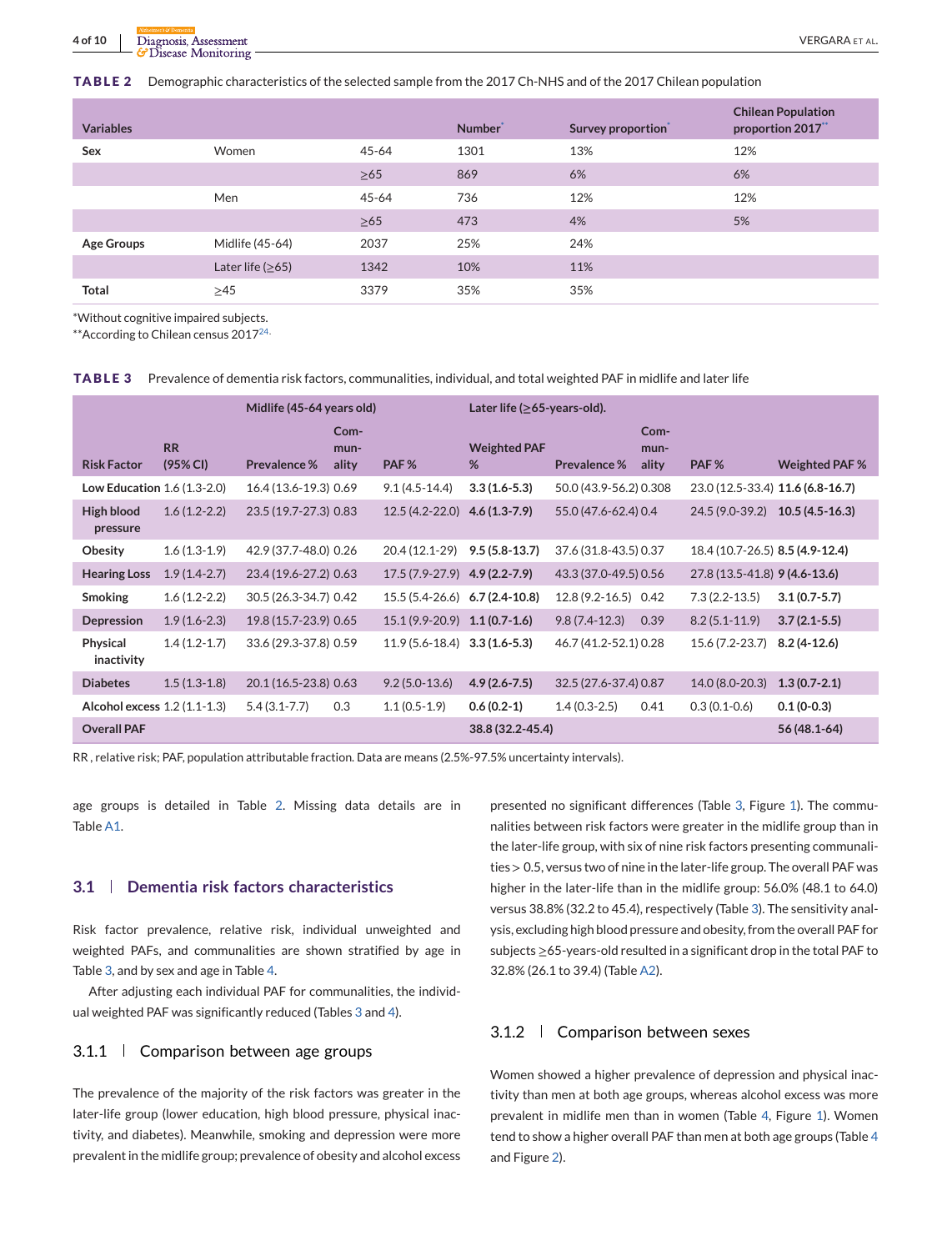<span id="page-4-0"></span>**TABLE 4** Prevalence of dementia risk factors, communalities, individual, and total weighted PAF in midlife and later life separated by sex

| <b>MIDLIFE</b>                |                          | <b>Women Midlife</b>                |                  |                                  |                                  | <b>Men Midlife</b>                                     |                  |                                |                                   |
|-------------------------------|--------------------------|-------------------------------------|------------------|----------------------------------|----------------------------------|--------------------------------------------------------|------------------|--------------------------------|-----------------------------------|
|                               | <b>RR</b><br>(95% CI)    | Prevalence %                        | Comm-<br>unality | PAF <sub>%</sub>                 | Weighted PAF Prevalence %<br>%   |                                                        | Comm-<br>unality | PAF <sub>%</sub>               | Weighted PAF %                    |
| <b>Low Education</b>          |                          | 1.6 (1.3-2.0) 19.7 (15.5-23.9) 0.69 |                  | $10.6(5.2 - 16.8)$ 2.7 (1.2-4.3) |                                  | $13.0(9.2 - 16.8)$                                     | 0.47             | $7.3(3.3-12.1)$                | $3.3(1.4 - 5.38)$                 |
| High blood<br>pressure        |                          | 1.6 (1.2-2.2) 20.7 (15.5-25.9) 0.83 |                  | $11.2(3.5-20.0)$ 1.5 (0.4-2.7)   |                                  | 26.6 (21.1-32.0) 0.70                                  |                  | 13.8 (4.6-24.2)                | $3.52(1.08-5.98)$                 |
| Obesity                       |                          | 1.6 (1.3-1.9) 48.7 (41.4-56.0) 0.26 |                  |                                  | 22.6 (13.3-31.9) 13.5 (8.5-18.6) | 36.4 (29.1-43.7) 0.49                                  |                  |                                | 17.9 (10.2-26.1) 7.73 (4.49-11.2) |
| <b>Hearing Loss</b>           |                          | 1.9 (1.4-2.7) 24.1 (18.9-29.2) 0.63 |                  | 17.9 (8-29.2)                    | $5.3(2.3-8.6)$                   | 22.7 (17.1-28.2) 0.82                                  |                  | $17.0(7.6-27.7)$ $2.53(1-4.2)$ |                                   |
| <b>Smoking</b>                |                          | 1.6 (1.2-2.2) 29.8 (24.5-35.1) 0.42 |                  | $15.1(4.9-26.0)$ 7(2.5-11.6)     |                                  | 31.2 (24.7-37.7) 0.64                                  |                  | $15.8(5.1-27.2)$               | 4.75 (1.58-7.91)                  |
| Depression                    |                          | 1.9 (1.6-2.3) 27.5 (20.8-34.1) 0.65 |                  | 19.8 (13.2-27.3) 5.7 (3.5-8.2)   |                                  | 11.7 (7.0-16.5) 0.46                                   |                  | $9.6(5.2 - 14.7)$              | $4.4(2.29 - 6.72)$                |
| <b>Physical</b><br>inactivity |                          | 1.4 (1.2-1.7) 39.7 (33.6-45.9) 0.59 |                  | $13.7(6.3-21.2)$ 4.5 $(2.1-7.2)$ |                                  | $27.1(21.1-33)$                                        | 0.70             | $9.8(4.4 - 15.8)$              | 2.44 (0.96-4.02)                  |
| <b>Diabetes</b>               |                          | 1.5 (1.3-1.8) 22.0 (17.2-26.9) 0.63 |                  | $9.9(5.5-15.0)$                  | $2.9(1.5-4.5)$                   | 18.0 (12.5-23.5) 0.31                                  |                  | $8.2(4.4-12.9)$                | 4.73 (2.32-7.33)                  |
| <b>Alcohol excess</b>         | $1.2(1.1-1.3)1.1(0-2.5)$ |                                     | 0.30             | $0.2(0-0.6)$                     | $0.2(0-0.3)$                     | $10.4(5.7-15.1)$ 0.42                                  |                  | $2.0(0.9-3.6)$                 | $1.02(0.33 - 1.79)$               |
| <b>Overall PAF</b>            |                          |                                     |                  |                                  | 43.2 (36.2-50.4)                 |                                                        |                  |                                | 34.42<br>$(28.6 - 40.19)$         |
| <b>LATER LIFE</b>             |                          | <b>Women Later life</b>             |                  |                                  |                                  | Men Later life                                         |                  |                                |                                   |
| <b>Low Education</b>          |                          | 1.6 (1.3-2.0) 52.4 (45.7-59)        | 0.30             |                                  |                                  | 23.8 (12.8-34.3) 11.2 (6.4-16.2) 46.9 (35.6-58.2) 0.32 |                  | 21.9 (11.5-32.6) 10.9 (6-16)   |                                   |
| <b>High blood</b><br>pressure |                          | 1.6 (1.2-2.2) 50.7 (43.3-58.2) 0.30 |                  |                                  | 23.3 (8.9-37.5) 10.8 (4.6-16.9)  | 60.6 (46.7-74.4) 0.47                                  |                  | 26.4 (9.9-41.8) 10.4 (4.5-16)  |                                   |
| Obesity                       |                          | 1.6 (1.3-1.9) 43.6 (36.2-50.9) 0.29 |                  | 20.7 (12-29.4)                   | $9.9(5.9 - 14.3)$                | 30.0 (20.5-39.5) 0.47                                  |                  | $15.2(7.9-23.4)$ 6(3-9.5)      |                                   |
| <b>Hearing Loss</b>           |                          | 1.9 (1.4-2.7) 41.4 (34.2-48.5) 0.37 |                  | 27 (12.9-40.7)                   | $11.4(5.9-17)$                   | 45.8 (34.8-56.8) 0.44                                  |                  | 29.1 (14.0-44.0) 12 (6.4-17.8) |                                   |
| <b>Smoking</b>                |                          | $1.6(1.2 - 2.2)9.8(6.3 - 13.3)$     | 0.43             | $5.7(1.7-10.9)$                  | $2.2(0.5-4)$                     | 16.9 (9.8-23.9) 0.39                                   |                  | $9.2(2.6-17.9)$                | $4.2(0.8-7.6)$                    |
| Depression                    |                          | 1.9 (1.6-2.3) 14.3 (10.2-18.3) 0.48 |                  | $11.4(7.0-16.6)$ 4(2.3-5.9)      |                                  | $4.0(2.2-5.8)$                                         | 0.42             | $3.5(1.9-5.8)$                 | $1.5(0.7-2.5)$                    |
| Physical<br>inactivity        |                          | 1.4 (1.2-1.7) 51.5 (44.6-58.5) 0.16 |                  | 17 (8.2-25.9)                    | $9.5(4.8-14.4)$                  | 40.1 (31.3-49.0) 0.64                                  |                  | $13.7(6.4-21.6)$               | $3.7(1.7-6)$                      |
| <b>Diabetes</b>               |                          | 1.5 (1.3-1.8) 34.9 (28.3-41.6) 0.39 |                  | $14.9(8.4-21.9)$ 6.1(3.3-9.1)    |                                  | 29.3 (22.2-36.5) 0.43                                  |                  | $12.8(7.1-19.3)$               | $5.4(2.8-8.4)$                    |
| <b>Alcohol excess</b>         | $1.2(1.1-1.3)0.4(0-1.1)$ |                                     | 0.29             | $0.1(0-0.3)$                     | $0.1(0-0.1)$                     | $2.7(0.5-4.9)$                                         | 0.42             | $0.5(0.2-1.2)$                 | $0.2(0-0.5)$                      |
| <b>Overall PAF</b>            |                          |                                     |                  |                                  | 65.1 (57.3-73)                   |                                                        |                  |                                | 54.3 (45.8-62.6)                  |

RR = relative risk. PAF = population attributable fraction. Data are means (2.5%-97.5% uncertainty intervals).

# **3.2 The total overall PAF in subjects ≥45-years-old**

The total overall PAF in subjects ≥45-years-old was 45.8% (42.2 to 49.3). Although it resulted in a higher overall PAF in women (50.7%, 45.3 to 56.1) than in men (40.2%, 35.4 to 45.0).

# **4 DISCUSSION**

This is the first study of the population attributable fraction of risk factors for dementia in Chile, and the first one that compares multiple dementia risk factors by sex. We found that 45.8% of dementia cases could be attributed to nine modifiable dementia risk factors. Women presented a higher overall PAF of dementia risk factors than men; likewise, the PAF was higher in later-life than in midlife.

The greater overall PAF in later-life than in midlife is related to the higher prevalence of the majority of the risk factors in the later-life

group. The risk factors with the highest individual weighted PAF for dementia in the later-life group were lower education, high blood pressure, and hearing loss, whereas in the midlife group, the variables with the highest individual weighted PAF were obesity, smoking, and hearing loss. To compare our results with other studies of PAFs for dementia risk factors, differences in methodology must be taken into account (considering the evaluation of communalities between risk factors, risk factor definition, and type and number of risk factors included), as well as the source of the risk factors used in the analysis. Because PAFs from different risk factors share similar causal mechanisms, we adjusted each individual PAF by communalities; therefore, we discuss only studies that weighted their PAFs between risk factors. The overall weighted PAF in the later-life group of our study was similar to the results of the previous largest LAC study that analyzed a pooled PAF of six other LAC countries: 55.8% (54.9 to 56.7), using similar nine risk factors (we used alcohol excess instead of social isolation), for a population ≥65 years-old.[10](#page-7-0) Accordingly, they found the same risk factors with the highest individual PAF, $^{10}$  $^{10}$  $^{10}$  conferring important reliability to our results.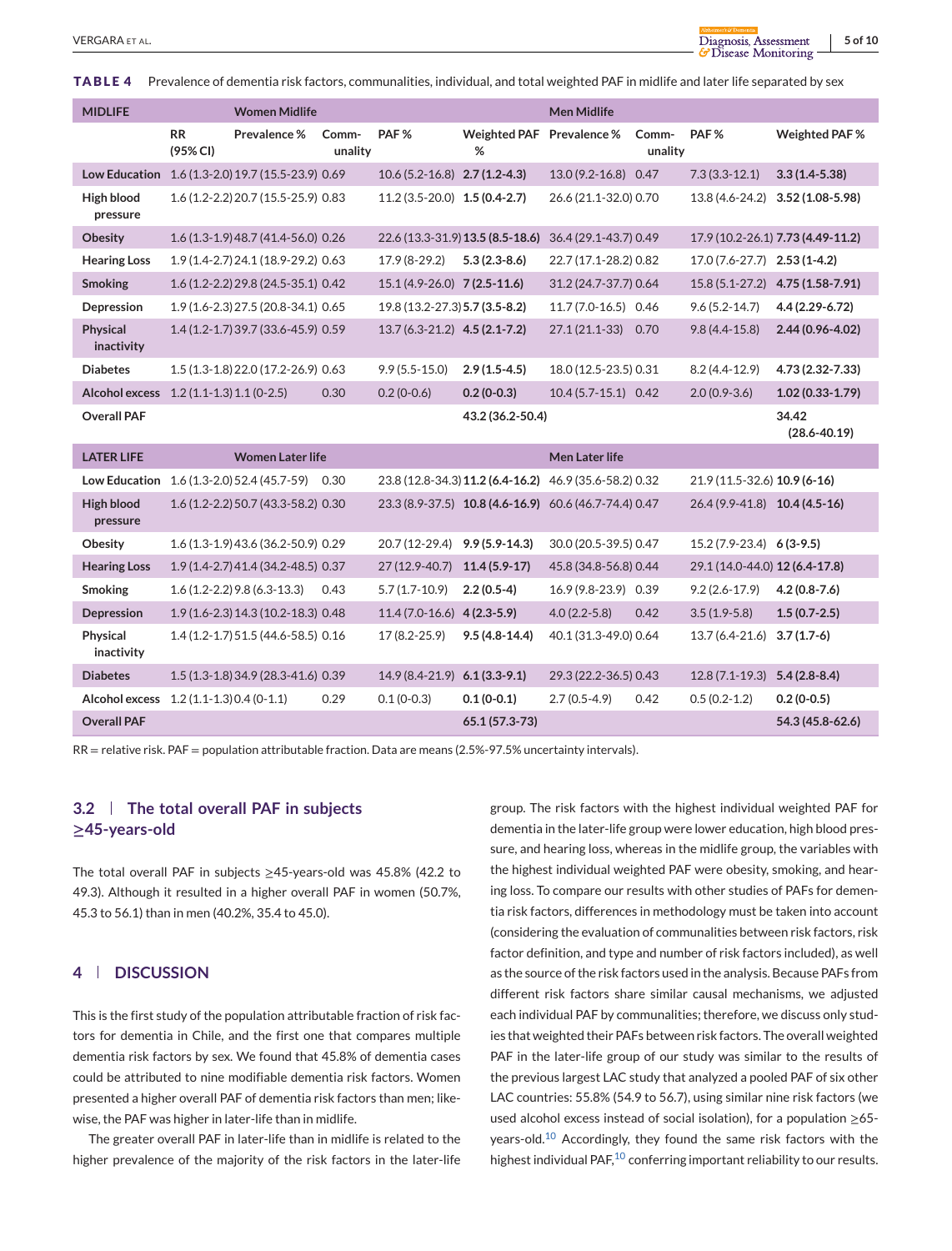<span id="page-5-0"></span>

**FIGURE 1** Sex comparison of dementia risk factors prevalence. (A) Midlife, (B) Later life. \*Women had larger prevalence than men; #men had larger prevalence than women



**FIGURE 2** Individual and overall weighted population attributable fraction (PAF) for dementia risk factors stratified by sex and age groups

When comparing with the global PAF of the 2017 world report, 35.0%  $(34.1-35.9)$ ,  $14$  which analyzed similar nine risk factors in the population ≥45-years-old, our overall weighted PAF of 45.8% (42.2 to 49.3) was greater. These differences are driven by the higher prevalence of metabolic risk factors in Chile (high blood pressure, obesity, and dia-betes), which doubles or triples the world estimations.<sup>[4,5,14,25](#page-7-0)</sup> Consequently, after excluding high blood pressure and obesity from the overall PAF in subjects ≥65-years-old, this value would drop significantly (Table [S2\)](#page-9-0) resulting in an overall PAF in subjects ≥45-years-old similar to the world proportion. A recent meta-analysis incorporated three additional risk factors compared to the previous world report, encompassing a total of 11 risk factors for dementia (including alcohol excess, traumatic brain injury, and air pollution), increasing the overall PAF of the 2020 world report to 40%.<sup>[25](#page-8-0)</sup> Other studies analyzed only seven risk factors (lower education, hypertension, obesity, smoking, depression, physical inactivity, and diabetes), excluding hearing loss and social isolation.[4,5,15,26–28](#page-7-0) These studies showed an important variability in the overall PAF for dementia risk factors, from 24% in Mozambique<sup>[15](#page-7-0)</sup> to 48% in Australia, $^{26}$ with the great majority presenting an overall PAF near 30%.[15,27,28](#page-7-0) This would leave our overall weighted PAF in subjects  $\geq$ 45-years-old in the highest range.<sup>[26](#page-8-0)</sup> This variability is determined largely by the different prevalence of some risk factors.<sup>[26](#page-8-0)</sup>

In summary, in Chile the overall PAF is similar to previous LAC reports, and to other HICs that presented a high prevalence of metabolic risk factors, such as Australia and Portugal. $4,10,14,15,26$  These results suggest that the advanced epidemiological transition in Chile has been associated with a rapidly increased incidence of metabolic risk factors, especially obesity and diabetes. $29$  Indeed, obesity accounted for the highest PAF for dementia during midlife for both sexes. In Chile, both obesity and underweight had been associated with cognitive impairment in subjects older than  $60.30$  $60.30$  The proportion of subjects with obesity has increased significantly during the last decade in Chile and worldwide,<sup>[19](#page-8-0)</sup> with a higher proportion in women than in men.<sup>[19,31](#page-8-0)</sup> Worryingly, Chile, Mexico, and Costa Rica are the countries with the highest prevalence of child obesity (2- to 19-years-old) worldwide<sup>31</sup>. In fact, in LAC, high body mass index is the main risk factor for age-adjusted disability-adjusted life-years (DALYs) of all causes.<sup>[12](#page-7-0)</sup> Closely associated with overweight and obesity<sup>12</sup>, diabetes has been increas-ing during the last decades in Chile<sup>[19](#page-8-0)</sup> and worldwide,<sup>[12](#page-7-0)</sup> being especially significant in the midlife group. In relation to high blood pressure in Chile, 55% of persons ≥65-years-old have a systolic blood pressure (SBP) >140 mm Hg, which is similar to the prevalence of high blood pressure in other LAC countries<sup>12</sup> and the United States,<sup>[5](#page-7-0)</sup> but is much higher than that reported in other parts of the world.<sup>[12](#page-7-0)</sup> Although most epidemiological studies $4-6,10,14$  suggest that midlife, but not late-life, high blood pressure is associated with an increased risk of dementia,  $4,6$ longitudinal cohorts demonstrate that the persistence of high SBP into later-life also increases the risk of dementia. $32$  Furthermore, there is increasing evidence for the benefits of reducing SBP in older people,  $33$ as high blood pressure. is the leading cause for attributable DALYs in persons  $>$  50-years-old worldwide.<sup>[12](#page-7-0)</sup> In accordance with the greater prevalence of metabolic risk factors for dementia in Chile, high cardiovascular risk factors are the main risk factors for mild cognitive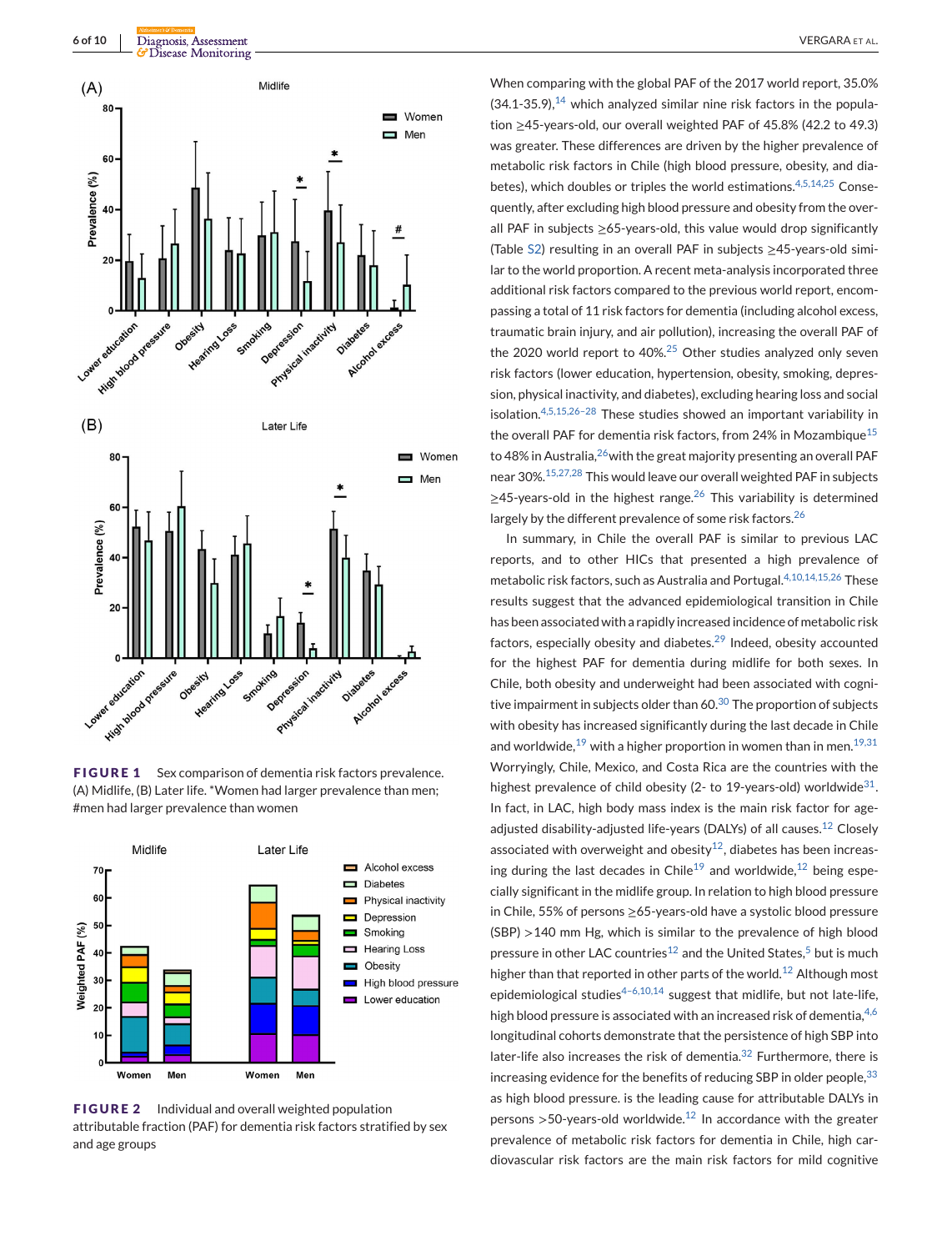impairment in "Latinos" living in the United States.  $34$  Similarly, an anatomopathological study in Brazil<sup>[35](#page-8-0)</sup> showed a greater prevalence of vascular dementia than in other parts of the world.

Comparable to other reports,  $10,14,25$  hearing loss was one of the most significant risk factors for dementia in our study, both in midlife and later-life.<sup>[14](#page-7-0)</sup> The association between hearing loss and dementia has been established for subjects ≥45-years-old with a hearing threshold  $>$ 25 dB.<sup>[36](#page-8-0)</sup> One of the limitations of our study is that we do not have an objective measurement of hearing loss, and self-report probably underestimates the real prevalence of hearing impairment compared with audiometry in subjects >50-years-old who tend to underre-port hearing loss.<sup>[37](#page-8-0)</sup> Despite this limitation, self-perceived hearing loss is also associated with an accelerated cognitive decline.<sup>[38](#page-8-0)</sup> Because it is closely related with the aging process, the number of subjects with disabling hearing loss is expected to increase, and 80% of the popula-tion with this condition live in LMICs.<sup>[39](#page-8-0)</sup> Another prevalent risk factor was current smoking, mostly present in the midlife group in our study. In fact, smoking is one of the modifiable risk factors with the highest PAF for dementia<sup>[4](#page-7-0)</sup> worldwide. Fortunately, its prevalence is descending globally.[12](#page-7-0)

Lower education was mostly significant in the older group, where more than 50% of the population have fewer than 7 years of formal education. This risk factor has been described as presenting the highest PAF for dementia worldwide, given its great estimated prevalence. $4,8,10,25$  It is associated with a lower cognitive reserve. a greater proportion of risk factors, and an increased risk of brain injury.[40](#page-8-0) Fortunately, Chile has established 12 years of compulsory and free schooling, similarly to many other LAC countries, $11$  and consequently this risk factor is declining in LAC.

Our most novel result was the sex differences in dementia risk factors. We found that women had a higher overall PAF for dementia risk factors than men. This was driven by the greater prevalence of physical inactivity and depression, and a tendency for obesity in women compared to men (Table [4,](#page-4-0) Figures [1](#page-5-0) and [2\)](#page-5-0). The prevalence of depression was almost 3-fold higher in women than in men, at each age group, reflecting a higher burden of depression in Chile, similar to worldwide reports.<sup>[41](#page-8-0)</sup> Multiple meta-analyses have corroborated that a history of depression throughout the life course confers an increased risk for later developing Alzheimer's disease and other dementias.<sup>[4,5,14](#page-7-0)</sup> Our study's reported prevalence of depression in the last 12 months was similar to previous Chilean reports of lifetime prevalence of affective disorders, showing 16.7% to 18.4% in midlife and 10% in subjects ≥65- years-old, conferring consistency to our data.<sup>[42](#page-8-0)</sup>

Our study revealed physical inactivity as one of the main drivers of a higher PAF in women than in men, being more prevalent in women than in men worldwide, especially in low socioeconomic backgrounds. $43$ This finding matches other studies, which estimate that physical inactivity is one the most important risk factors for dementia in women in LMIC.[44](#page-8-0) In Chile, physical inactivity had been associated previously with cognitive impairment in persons  $>$  60-years-old,<sup>[45](#page-8-0)</sup> most probably given its relation to the majority of metabolic risk factors and cardiovascular disease, as it is one of the main modifiable factors for noncommunicable diseases.[43](#page-8-0)

Our findings most likely reflect global differences in sociocultural status between sexes, as women have less access to a complete education, $11$ , coupled with more familiar responsibilities such as child and parent care,  $46$  which is associated with a lower income and a higher burden of mental morbidity. $41$  These findings are of special relevance for health policies in dementia prevention, because women present a higher prevalence of Alzheimer's disease and other dementias than men.<sup>[18](#page-8-0)</sup> In addition, women live longer, thus contributing a greater proportion to dementia burden.[18](#page-8-0)

#### **4.1 Study strengths and limitations**

We employed data from the 2017 Ch-NHS, a nationally representative sample of the Chilean population. Furthermore, the Ch-NHS allows us to assess several risk factors in an objective and reliable manner (SBP, anthropometrics, fasting glucose) instead of using self-reported data.<sup>[17](#page-7-0)</sup> Unlike other studies, [4,5,14,15,26](#page-7-0) all of our analyses (prevalence, communalities, and overall PAF) come from the same information source, assuring a high internal consistency. In addition, the overall PAF was adjusted considering the communalities between risk factors. Unfortunately, the Ch-NHS did not have reliable data for some risk factors that have been related with dementia; however, said variables present a lower effect size: social isolation (individual weighted PAF <1% in a previous LAC study<sup>17</sup>), traumatic brain injury (PAF = 3%), and air pollution (PAF =  $2\%$ ).<sup>[17](#page-7-0)</sup>

A limitation that is common to all studies regarding PAFs for modifiable risk factors for dementia, is related to the relative risk data, as it has been obtained from other populations, $4,5,14$  with data obtained more than 15 years ago for many variables, $4,5$  and it is presented as dichotomic variables instead of as a continuous relation between the risk factor magnitude and dementia risk. Another limitation is related with the use of the SCh-MMSE for excluding subjects with cognitive impairment, as there is evidence of it being unsensitive for detecting subjects with mild cognitive impairment and dementia. $47$ 

# **5 CONCLUSIONS**

A very large proportion of the dementia burden in Chile could be attributed to modifiable risk factors. This overall PAF is similar to other LAC countries, but it is higher than in other world regions, a difference that was associated with the higher prevalence of metabolic risk factors in our population.<sup>[12](#page-7-0)</sup> Women showed a higher overall weighted PAF than men, driven by a higher prevalence of physical inactivity and depression, demonstrating the importance of future analyses stratified by sex for precise preventive strategies.

Evaluating the best action plans for reducing the prevalence of noncommunicable diseases in LAC, especially obesity, diabetes, and hypertension, is urgent. $2,29$  Possibly the most cost-effective approach would be population based, including the promotion of a healthy lifestyle from early life, $48$  with special emphasis on physical activity in women,  $44$ and involving multiple levels of society (education, transportation,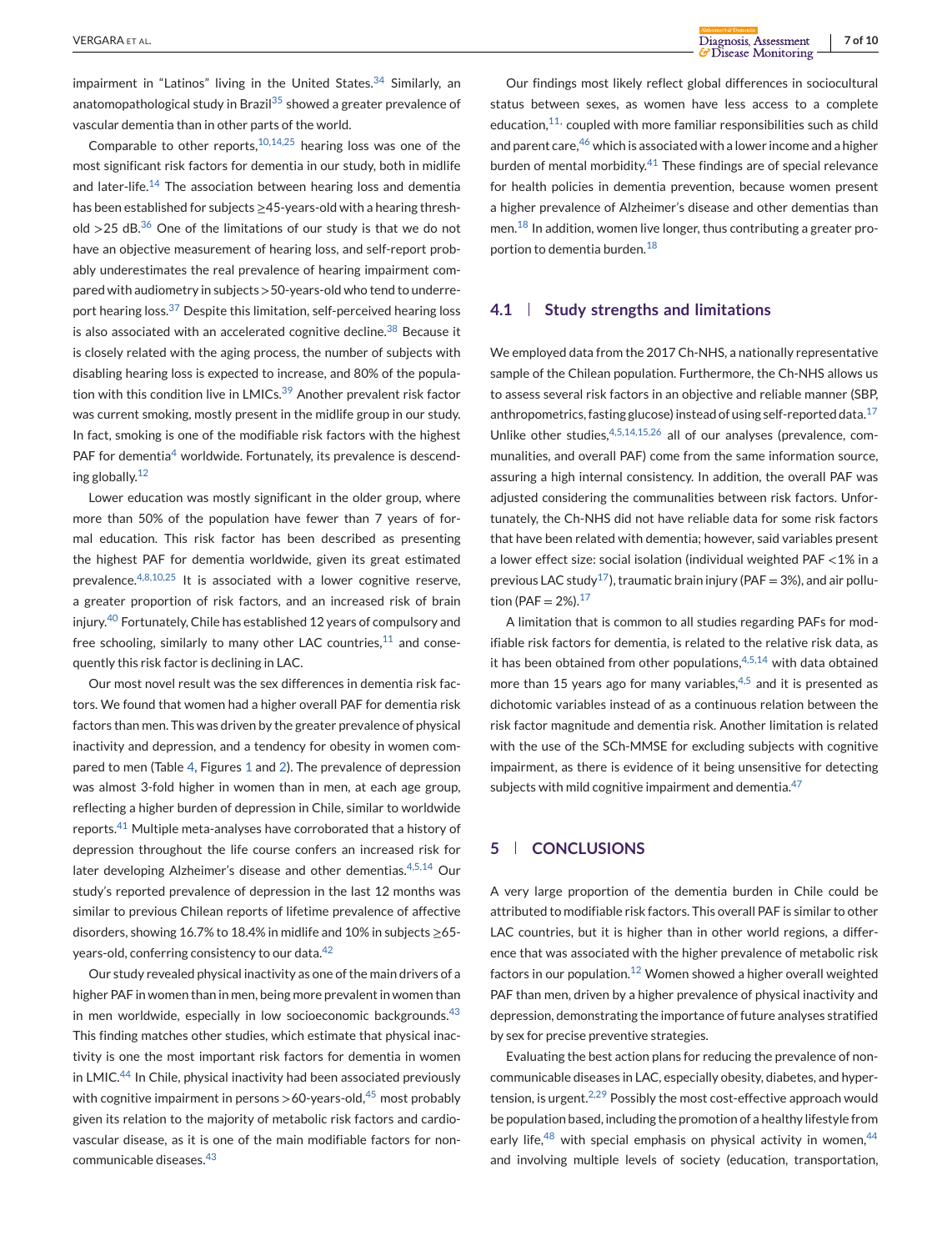<span id="page-7-0"></span>urbanization, and health services), including strategies to prevent hearing loss, such as the reduction to noise exposition. $14,39$  In older adults who already present cardiovascular risk factors, multi-domain interventions promoting a healthy lifestyle and a strict control of SBP levels has demonstrated effectiveness in reducing chronic diseases and cognitive decline. $6,25$  Thus evaluating the feasibility of multi-intervention trials for dementia prevention in LAC will be an opportunity for policymakers in this region.[49](#page-8-0)

#### **ACKNOWLEDGEMENTS**

We specially thank Dr. Paul H Délano from the University of Chile for his critical review of the manuscript.

CD was partially supported by a grant from the Alzheimer Association International [SG-21-815077-LatAm FINGERS – Chile], and a grant from the National Research and Development Agency (ANID) [FONDEF/20I10371].

RV had nothing to disclose.

PZ had nothing to disclose.

CSM was partially supported by a grant from ANID [Postdoctoral Fondecyt/3200153].

AS was partially supported by grants from ANID [FONDAP/ 15150012], ANID [ Fondecyt Regular / 1191726], and National Institute on Aging of the National Institutes of Health (NIA-NIH) [The Multi-partner consortium to expand dementia research in Latin America (ReDLat), award number R01AG057234], an Alzheimer's Association grant [SG-20-725707-ReDLat], the Rainwater Foundation, and the Global Brain Health Institute (GBHI).

*In the last 36 months*:

CD was partially supported by the grant from ANID [ACT/ACP1403].

RV had nothing to disclose.

PZ had a grant for PhD studies. The grant pays the university fees and a salary. He is member of a research team about the assessment of folic acid and Iodine supplementation policies. The payment was made to the Institution. The King's College London gave him support for attending to a scientific congress about Health Services Research.

AS was partially supported by grants from ANID [FONDAP/ 15150012], ANID [ Fondecyt Regular / 1191726] and NIA-NIH [The Multi-partner consortium to expand dementia research in Latin America (ReDLat), award number R01AG057234], an Alzheimer's Association grant [SG-20-725707-ReDLat], the Rainwater Foundation, and the GBHI.

AS is the Vice President of Coprad (Corporacion Profesional de Alzheimer y Otras demencia), a non-profit organization.

CSM was partially supported by a grant from ANID [ Postdoctoral Fondecyt/3200153].

#### **CONFLICTS OF INTEREST**

None of the authors have any conflict of interest to declare. The funding sources do not have any competing interest in the elaboration of this manuscript.

#### **REFERENCES**

- 1. Prince M, Bryce R, Albanese E, Wimo A, Ribeiro W, Ferri CP. The global prevalence of dementia: a systematic review and metaanalysis. *Alzheimer's Dement*. 2013;9(1):63-75.e2. [https://doi.org/10.1016/j.](https://doi.org/10.1016/j.jalz.2012.11.007) [jalz.2012.11.007.](https://doi.org/10.1016/j.jalz.2012.11.007)
- 2. Nitrini R, Barbosa MT, Brucki SMD, Yassuda MS, Caramelli P. Current trends and challenges on dementia management and research in Latin America. *J Glob Health*. 2020;10(1). [https://doi.org/10.7189/JOGH.10.](https://doi.org/10.7189/JOGH.10.010362) [010362.](https://doi.org/10.7189/JOGH.10.010362)
- 3. Brookmeyer R, Johnson E, Ziegler-Graham K, Arrighi HM. Forecasting the global burden of Alzheimer's disease. *Alzheimer's Dement*. 2007;3(3):186-191. [https://doi.org/10.1016/j.jalz.2007.04.381.](https://doi.org/10.1016/j.jalz.2007.04.381)
- 4. Norton S, Matthews FE, Barnes DE, Yaffe K, Brayne C. Potential for primary prevention of Alzheimer's disease: an analysis of populationbased data. *Lancet Neurol*. 2014;13(8):788-794. [https://doi.org/10.](https://doi.org/10.1016/S1474-4422(14)70136-X) [1016/S1474-4422\(14\)70136-X.](https://doi.org/10.1016/S1474-4422(14)70136-X)
- 5. Barnes DE, Yaffe K. The projected effect of risk factor reduction on Alzheimer's disease prevalence. *Lancet Neurol*. 2011;10(9):819-828. [https://doi.org/10.1016/S1474-4422\(11\)70072-2.](https://doi.org/10.1016/S1474-4422(11)70072-2)
- 6. Kivipelto M, Mangialasche F, Ngandu T. Lifestyle interventions to prevent cognitive impairment, dementia and Alzheimer disease. *Nat Rev Neurol*. 2018;14(11):653-666. [https://doi.org/10.1038/s41582-018-](https://doi.org/10.1038/s41582-018-0070-3) [0070-3.](https://doi.org/10.1038/s41582-018-0070-3)
- 7. Wolters FJ, Chibnik LB, Waziry R, et al. Twenty-seven-year time trends in dementia incidence in Europe and the United States: the Alzheimer Cohorts Consortium. *Neurology*. 2020;95(5):e519-e531. [https://doi.](https://doi.org/10.1212/WNL.0000000000010022) [org/10.1212/WNL.0000000000010022.](https://doi.org/10.1212/WNL.0000000000010022)
- 8. Wu YT, Beiser AS, Breteler MMB, et al. The changing prevalence and incidence of dementia over time-current evidence. *Nat Rev Neurol*. 2017;13(6):327-339. [https://doi.org/10.1038/nrneurol.2017.63.](https://doi.org/10.1038/nrneurol.2017.63)
- 9. Anstey KJ, Ee N, Eramudugolla R, Jagger C, Peters R. A Systematic Review of Meta-Analyses that Evaluate Risk Factors for Dementia to Evaluate the Quantity, Quality, and Global Representativeness of Evidence. *J Alzheimer's Dis*. 2019;70(s1):S165-S186. [https://doi.org/10.](https://doi.org/10.3233/JAD-190181) [3233/JAD-190181.](https://doi.org/10.3233/JAD-190181)
- 10. Mukadam N, Sommerlad A, Huntley J, Livingston G. Population attributable fractions for risk factors for dementia in low-income and middle-income countries: an analysis using cross-sectional survey data. *Lancet Glob Heal*. 2019;7(5):e596-e603.. [https://doi.org/10.](https://doi.org/10.1016/S2214-109X(19)30074-9) [1016/S2214-109X\(19\)30074-9.](https://doi.org/10.1016/S2214-109X(19)30074-9)
- 11. Subnational HDI Maps Global Data Lab. [https://globaldatalab.org/](https://globaldatalab.org/shdi/maps/shdi/) [shdi/maps/shdi/](https://globaldatalab.org/shdi/maps/shdi/) Accessed April 20, 2021.
- 12. GBD Compare | IHME Viz Hub. [https://vizhub.healthdata.org/gbd](https://vizhub.healthdata.org/gbd-compare/)[compare/](https://vizhub.healthdata.org/gbd-compare/) Accessed March 18, 2021.
- 13. Rodriguez JJL, Ferri CP, Acosta D, et al. Prevalence of dementia in Latin America, India, and China: a population-based crosssectional survey. *Lancet*. 2008;372(9637):464-474. [https://doi.org/10.](https://doi.org/10.1016/S0140-6736(08)61002-8) [1016/S0140-6736\(08\)61002-8.](https://doi.org/10.1016/S0140-6736(08)61002-8)
- 14. Livingston G, Sommerlad A, Orgeta V, et al. Dementia prevention, intervention, and care. *Lancet*. 2017;390(10113):2673-2734. [https://](https://doi.org/10.1016/S0140-6736(17)31363-6) [doi.org/10.1016/S0140-6736\(17\)31363-6.](https://doi.org/10.1016/S0140-6736(17)31363-6)
- 15. Oliveira D, Mabunda D, et al. Reducing the Number of People with Dementia Through Primary Prevention in Mozambique, Brazil, and Portugal: an Analysis of Population-Based Data. *J Alzheimer's Dis*. 2019;70(s1):S283-S291. [https://doi.org/10.3233/JAD-180636.](https://doi.org/10.3233/JAD-180636)
- 16. Wu C, Zhou D, Wen C, Zhang L, Como P, Qiao Y. Relationship between blood pressure and Alzheimer's disease in Linxian County, China. *Life Sci*. 2003;72(10):1125-1133. [https://doi.org/10.](https://doi.org/10.1016/S0024-3205(02)02367-6) [1016/S0024-3205\(02\)02367-6.](https://doi.org/10.1016/S0024-3205(02)02367-6)
- 17. Walker R, Paddick SM. Dementia prevention in low-income and middle-income countries: a cautious step forward. *Lancet Glob Heal*. 2019;7(5):e538-e539. [https://doi.org/10.1016/S2214-109X\(19\)](https://doi.org/10.1016/S2214-109X(19)30169-X) [30169-X.](https://doi.org/10.1016/S2214-109X(19)30169-X)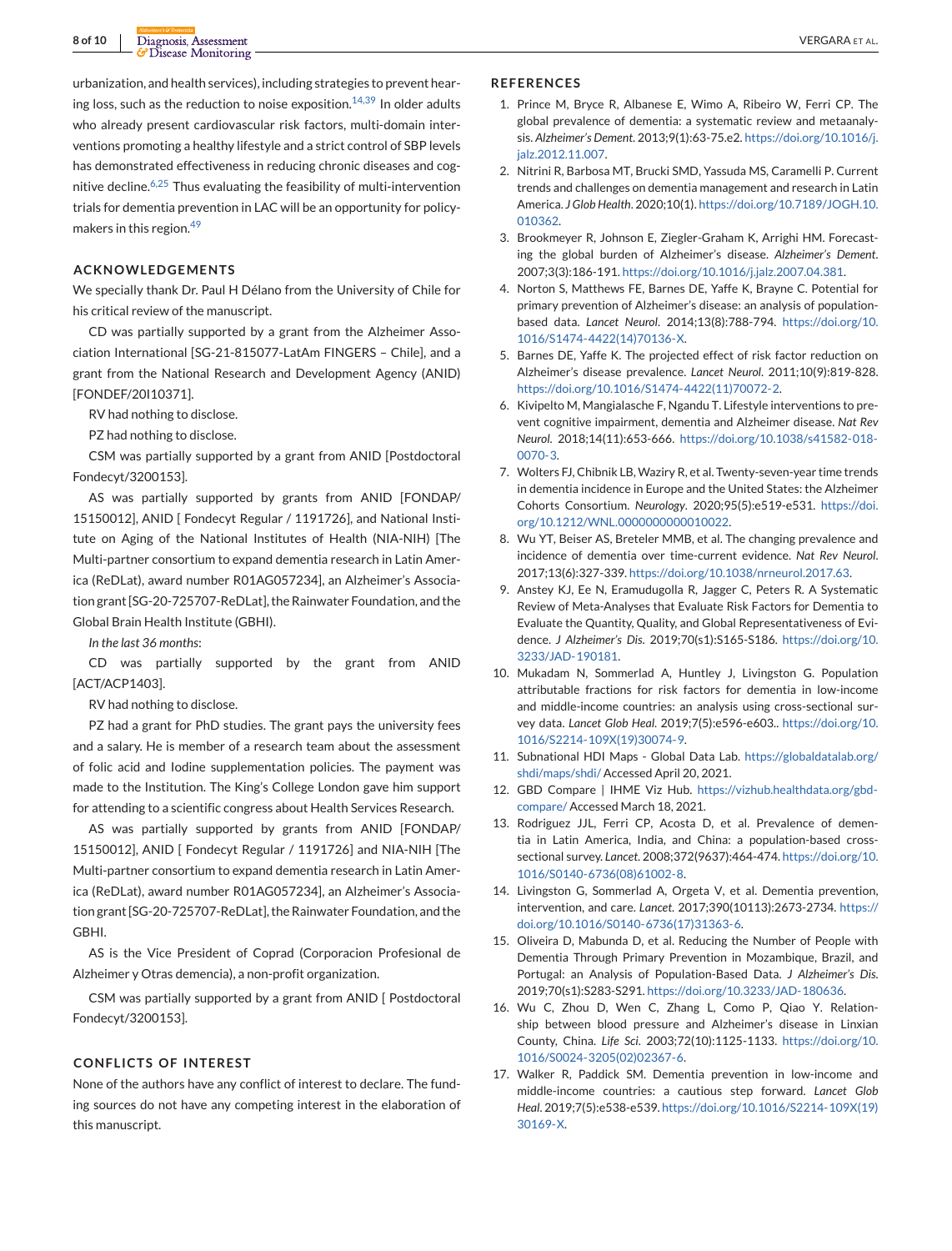- <span id="page-8-0"></span>18. Ferretti MT, Iulita MF, Cavedo E, et al. Sex differences in Alzheimer disease — The gateway to precision medicine. *Nat Rev Neurol*. 2018;14(8):457-469. [https://doi.org/10.1038/s41582-018-0032-9.](https://doi.org/10.1038/s41582-018-0032-9)
- 19. ENCUESTA NACIONAL DESALUD 2016-2017 Primeros Resultados.
- 20. Icaza MG, Albala C, Minimental State Examinations (MMSE) del estudio de demencia en Chile: análisis estadístico. 1999:18-18. [http://www.paho.org/spanish/hdp/hdr/serie07composite.pdf.](http://www.paho.org/spanish/hdp/hdr/serie07composite.pdf) Accessed March 18, 2021.
- 21. Hoos T, Espinoza N, Marshall S, Arredondo EM. Validity of the global physical activity questionnaire (GPAQ) in adult latinas. *J Phys Act Heal*. 2012;9(5):698-705. [https://doi.org/10.1123/jpah.9.5.698.](https://doi.org/10.1123/jpah.9.5.698)
- 22. Alvarado ME, Garmendia ML, Acuña G, Santis R, Arteaga O. Validez y confiabilidad de la versión chilena del alcohol use disorders identification test (AUDIT). *Rev Med Chil*. 2009;137(11):1463-1468. [https:](https://doi.org/10.4067/s0034-98872009001100008) [//doi.org/10.4067/s0034-98872009001100008.](https://doi.org/10.4067/s0034-98872009001100008)
- 23. Raîche G, Walls TA, Magis D, Riopel M, Blais JG. Non-graphical solutions for Cattell's scree test. *Methodology*. 2013;9(1):23-29. [https://](https://doi.org/10.1027/1614-2241/a000051) [doi.org/10.1027/1614-2241/a000051.](https://doi.org/10.1027/1614-2241/a000051)
- 24. WEB DISEMINACIÓN CENSO 2017. [http://resultados.censo2017.cl/](http://resultados.censo2017.cl/Home/Download) [Home/Download.](http://resultados.censo2017.cl/Home/Download) Accessed May 31, 2021.
- 25. Livingston G, Huntley J, Sommerlad A, et al. Dementia prevention, intervention, and care: 2020 report of the Lancet Commission. *Lancet*. 2020;396(10248):413-446. [https://doi.org/10.1016/S0140-](https://doi.org/10.1016/S0140-6736(20)30367-6) [6736\(20\)30367-6.](https://doi.org/10.1016/S0140-6736(20)30367-6)
- 26. Ashby-Mitchell K, Burns R, Shaw J, Anstey KJ. Proportion of dementia in Australia explained by common modifiable risk factors. *Alzheimer's Res Ther*. 2017;9(1):1-8. [https://doi.org/10.1186/s13195-017-](https://doi.org/10.1186/s13195-017-0238-x) [0238-x.](https://doi.org/10.1186/s13195-017-0238-x)
- 27. Kotaki Y, Tomata Y, Tanji F, Zhang S, Sugawara Y, Tsuji I. Joint impact of seven risk factors on incident dementia in elderly Japanese: the Ohsaki Cohort 2006 Study. *J Neurol*. 2019;266(5):1222-1229. [https://doi.org/](https://doi.org/10.1007/s00415-019-09252-w) [10.1007/s00415-019-09252-w.](https://doi.org/10.1007/s00415-019-09252-w)
- 28. Liu Y, Zhang S, Tomata Y, Nurrika D, Sugawara Y, Tsuji I. The impact of risk factors for dementia in China. *Age Ageing*. 2020;49(5):850-855. [https://doi.org/10.1093/ageing/afaa048.](https://doi.org/10.1093/ageing/afaa048)
- 29. Kain J, Vio F, Albala C. Obesity trends and determinant factors in Latin America. *Cad Saude Publica*. 2003;19(suppl 1):S77-S86. [https://](https://doi.org/10.1590/s0102-311X2003000700009) [doi.org/10.1590/s0102-311X2003000700009.](https://doi.org/10.1590/s0102-311X2003000700009)
- 30. Concha-Cisternas Y, Lanuza F, Waddell H, et al. Association between adiposity levels and cognitive impairment in the Chilean older adult population. *J Nutr Sci*. 2019;8:1-8. [https://doi.org/10.1017/jns.2019.](https://doi.org/10.1017/jns.2019.24) [24.](https://doi.org/10.1017/jns.2019.24)
- 31. Ng M, Fleming T, Robinson M, et al. Global, regional, and national prevalence of overweight and obesity in children and adults during 1980-2013: a systematic analysis for the Global Burden of Disease Study 2013. *Lancet*. 2014;384(9945):766-781. [https://doi.org/](https://doi.org/10.1016/S0140-6736(14)60460-8) [10.1016/S0140-6736\(14\)60460-8.](https://doi.org/10.1016/S0140-6736(14)60460-8)
- 32. McGrath ER, Beiser AS, DeCarli C, et al. Blood pressure from mid-to late life and risk of incident dementia. *Neurology*. 2017;89(24):2447- 2454. [https://doi.org/10.1212/WNL.0000000000004741.](https://doi.org/10.1212/WNL.0000000000004741)
- 33. Hughes D, Judge C, Murphy R, et al. Association of Blood Pressure Lowering with Incident Dementia or Cognitive Impairment: a Systematic Review and Meta-analysis. *JAMA - J Am Med Assoc*. 2020;323(19):1934-1944. [https://doi.org/10.1001/jama.2020.4249.](https://doi.org/10.1001/jama.2020.4249)
- 34. González G, Vives A. Work Status, Financial Stress, Family Problems, and Gender Differences in the Prevalence of Depression in Chile. *Ann Work Expo Heal*. 2019;63(3):359-370. [https://doi.org/10.1093/](https://doi.org/10.1093/annweh/wxy107) [annweh/wxy107.](https://doi.org/10.1093/annweh/wxy107)
- 35. Grinberg LT, Nitrini R, Suemoto CK, et al. Prevalence of dementia subtypes in a developing country: a clinicopathological study. *Clinics*. 2013;68(8):1140-1145. [https://doi.org/10.6061/clinics/2013\(08\)13.](https://doi.org/10.6061/clinics/2013(08)13)
- 36. Lin FR, Metter EJ, O'Brien RJ, Resnick SM, Zonderman AB, Ferrucci L. Hearing loss and incident dementia. *Arch Neurol*. 2011;68(2):214-220. [https://doi.org/10.1001/archneurol.2010.362.](https://doi.org/10.1001/archneurol.2010.362)
- 37. Rawool VW, Kiehl JM. Perception of hearing status, communication, and hearing aids among socially active older individuals. *J Otolaryngol*. 2008;37:27-42. [https://www.google.com/](https://www.google.com/search) [search?](https://www.google.com/search)sxsrf=ALeKk02A0XZZVwJW7HOHyenyP0yom39p\_A: 1616082177619&q=Rawool+VW,+Kiehl+JM.+Perception+ of+hearing+status,+communication,+and+hearing+aids+among+ socially+active+older+individuals.+J+Otolaryngol+2008%3B+37: +27-42.&sa=X&ved=2ahUKEwjls\_-gl7rvAhXfILkGHfNMAc0Q7x YoAHoECAMQNQ&biw=1280&bih=610. Accessed March 18, 2021.
- 38. Amieva H, Ouvrard C, Giulioli C, Meillon C, Rullier L, Dartigues JF. Selfreported hearing loss, hearing AIDS, and cognitive decline in elderly adults: a 25-year study. *J Am Geriatr Soc*. 2015;63(10):2099-2104. [https://doi.org/10.1111/jgs.13649.](https://doi.org/10.1111/jgs.13649)
- 39. Wilson BS, Tucci DL, Merson MH, O'Donoghue GM. Global hearing health care: new findings and perspectives. *Lancet*. 2017;390(10111):2503-2515. [https://doi.org/10.1016/S0140-](https://doi.org/10.1016/S0140-6736(17)31073-5) [6736\(17\)31073-5.](https://doi.org/10.1016/S0140-6736(17)31073-5)
- 40. Valenzuela MJ, Sachdev P. Brain reserve and dementia: a systematic review. *Psychol Med*. 2006;36(4):441-454. [https://doi.org/10.1017/](https://doi.org/10.1017/S0033291705006264) [S0033291705006264.](https://doi.org/10.1017/S0033291705006264)
- 41. Salk RH, Hyde JS, Abramson LY. Gender differences in depression in representative national samples: meta-analyses of diagnoses and symptoms. *Psychol Bull*. 2017;143(8):783-822. [https://doi.org/10.](https://doi.org/10.1037/bul0000102) [1037/bul0000102.](https://doi.org/10.1037/bul0000102)
- 42. Vicente B, Kohn R, Rioseco P, Saldivia S, Levav I, Torres S. Lifetime and 12-month prevalence of DSM-III-R disorders in the Chile psychiatric prevalence study. *Am J Psychiatry*. 2006;163(8):1362-1370. [https://doi.org/10.1176/ajp.2006.163.8.1362.](https://doi.org/10.1176/ajp.2006.163.8.1362)
- 43. Hallal PC, Andersen LB, Bull FC, et al. Global physical activity levels: surveillance progress, pitfalls, and prospects. *Lancet*. 2012;380(9838):247-257. [https://doi.org/10.1016/S0140-6736\(12\)](https://doi.org/10.1016/S0140-6736(12)60646-1) [60646-1.](https://doi.org/10.1016/S0140-6736(12)60646-1)
- 44. Feter N, Leite JS, Cassuriaga J, et al. Are gender differences in physical inactivity associated with the burden of dementia in low- and lowermiddle income countries?. *Glob Public Health*. 2021. [https://doi.org/10.](https://doi.org/10.1080/17441692.2020.1871497) [1080/17441692.2020.1871497.](https://doi.org/10.1080/17441692.2020.1871497)
- 45. Poblete-Valderrama F, Rivera CF, Petermann-Rocha F, et al. Physical activity and sedentary behaviours are associated with cognitive impairment in Chilean older adults. *Rev Med Chil*. 2019;147(10):1247- 1255. [https://doi.org/10.4067/s0034-98872019001001247.](https://doi.org/10.4067/s0034-98872019001001247)
- 46. Sharma N, Chakrabarti S, Grover S. Gender differences in caregiving among family - caregivers of people with mental illnesses. *World J Psychiatry*. 2016;6(1):7. [https://doi.org/10.5498/wjp.v6.i1.7.](https://doi.org/10.5498/wjp.v6.i1.7)
- 47. Jiménez D, Lavados M, Rojas P, Henríquez C, Silva F, Guillón M. Evaluación del minimental abreviado de la evaluación funcional del adulto mayor (EFAM) como screening para la detección de demencia en la atención primaria. *Rev Med Chil*. 2017;145(7):862-868. [https://doi.org/](https://doi.org/10.4067/S0034-98872017000700862) [10.4067/S0034-98872017000700862.](https://doi.org/10.4067/S0034-98872017000700862)
- 48. Li Y, Schoufour J, Wang DD, et al. Healthy lifestyle and life expectancy free of cancer, cardiovascular disease, and type 2 diabetes: prospective cohort study. *BMJ*. 2020;368. [https://doi.org/10.1136/bmj.l6669.](https://doi.org/10.1136/bmj.l6669)
- 49. The Lancet Neurology. Latin America takes centre stage in dementia prevention. *Lancet Neurol*. 2020;19(9):711. [https://doi.org/10.1016/](https://doi.org/10.1016/S1474-4422(20)30260-X) [S1474-4422\(20\)30260-X](https://doi.org/10.1016/S1474-4422(20)30260-X)

**How to cite this article:** Vergara RC, Zitko P, Slachevsky A, et al. Population attributable fraction of modifiable risk factors for dementia in Chile. *Alzheimer's Dement*. 2022;14:e12273. <https://doi.org/10.1002/dad2.12273>